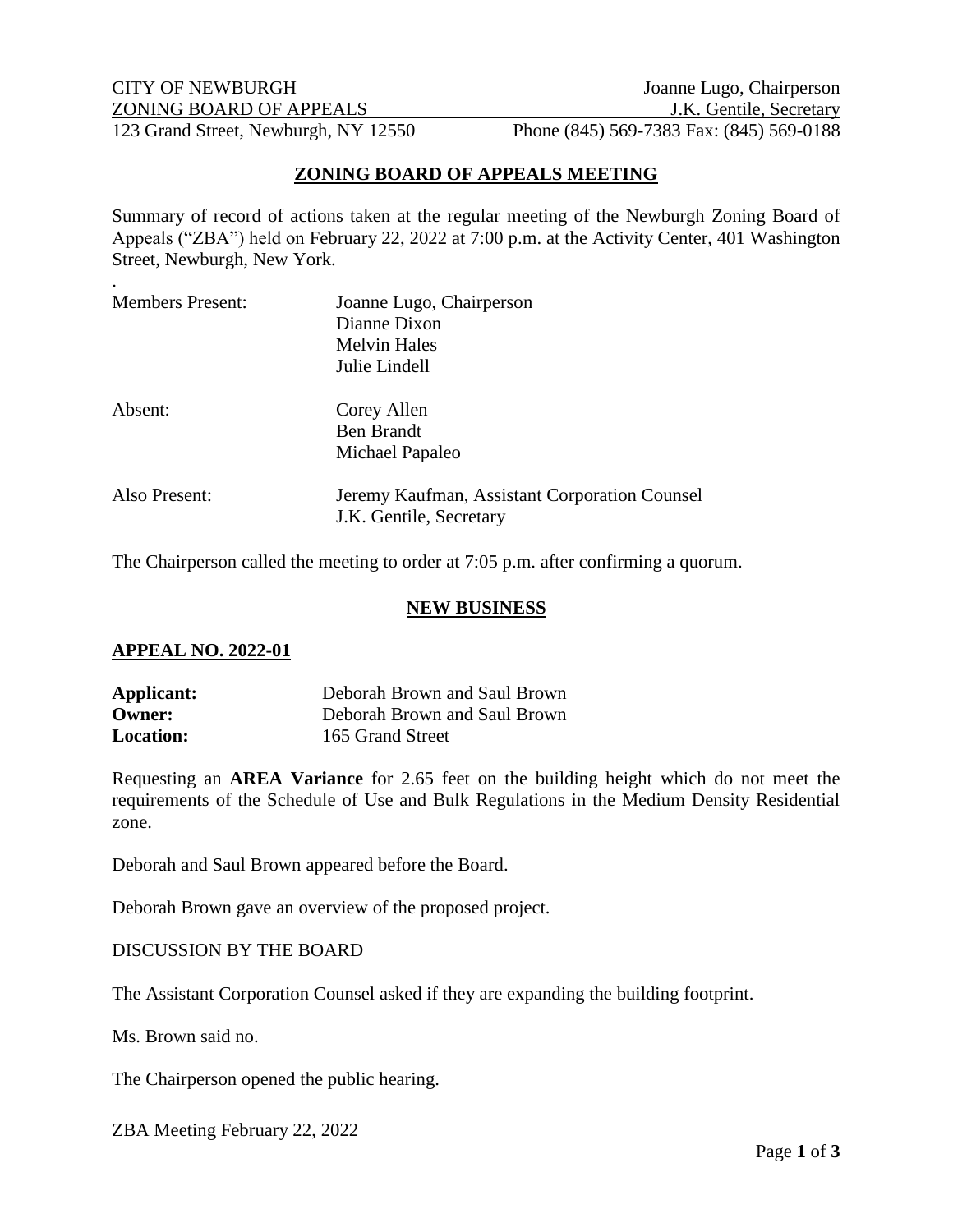No one was present for or against the project.

Dianne Dixon moved to close the public hearing. Julie Lindell seconded the motion. The motion passed unanimously via roll-call vote.

Dianne Dixon moved to declare the action Type II for SEQRA. Julie Lindell seconded the motion. The motion passed unanimously via roll-call vote.

Dianne Dixon moved to approve application as submitted. Julie Lindell seconded the motion. The motion passed unanimously via roll-call vote.

## **APPEAL NO. 2022-02**

| Applicant:       | Garfield A. Bruff   |
|------------------|---------------------|
| <b>Owner:</b>    | City of Newburgh    |
| <b>Location:</b> | 169 Johnston Street |

Requesting an **AREA Variance** for 5,500 square feet on lot area, 3.1 feet on the front yard setback, 0 / 10 feet on the side yard setback and 5 off-street parking spaces which do not meet the requirements of the Schedule of Use and Bulk Regulations in the Medium Density Residential zone.

The Assistant Corporation Counsel gave a brief history of how the City of Newburgh became owner of the property.

Michael Henderson appeared before the Board and gave an overview of the proposed project.

## DISCUSSION BY THE BOARD

Ms. Dixon asked about parking availability.

Mr. Hales said parking is dense on the street and suggested submitting a parking study.

Ms. Lindell recommended the study to include: morning, afternoon and evening hours, and various days of the week and weekend.

The Chairperson opened the public hearing.

Lisa Edwards spoke against the application.

The Board held the public hearing open.